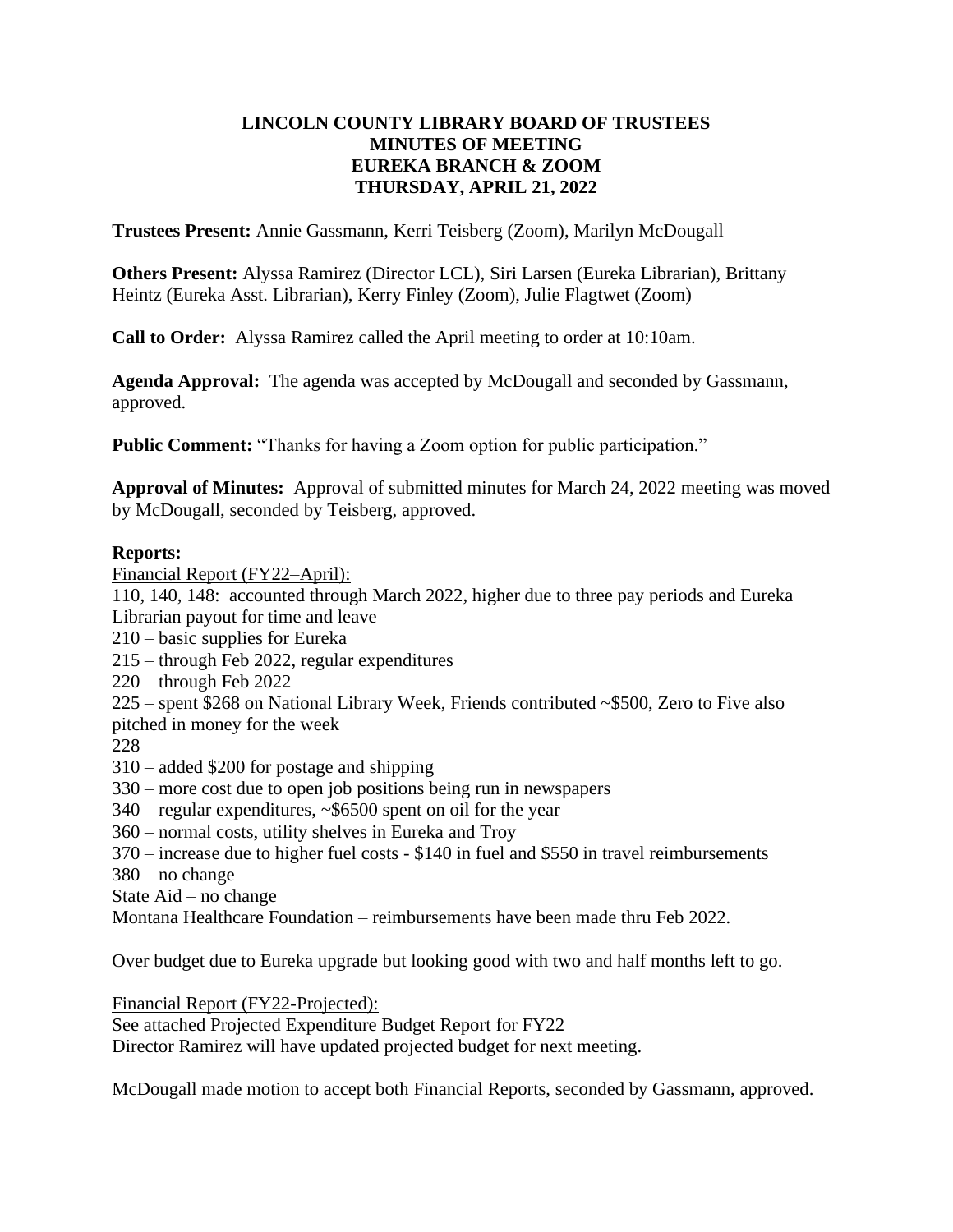## **Director's Report:**

Montana State Library- ImagineIf - Montana Library Commission did not proceed with request of waiver. Director Ramirez attended the meeting as this issue has far reaching impacts.

Eureka Branch:

- Eureka has new employees, (Siri Larsen and Brittany Heintz) started on April  $11<sup>th</sup> 2022$ . This is first full week of Siri on her own in Eureka.
- Interbel has installed new library computers, but the computers are still unable to print.
- New furniture for Eureka has been purchased, (cost about \$5000). The back room still needs to be pulled apart and organized.

Libby Branch:

- Chelsea leaving April  $22<sup>nd</sup>$ . Her position will morph into two new positions in Libby. They will be advertised as Collections Clerk (20hrs/wk) and Library Clerk (20hrs/wk). Still waiting on the Commissioners to approve the positions.
- Scheduling is a bit crazy with hiring new staff, vacations, and a resignation.

National Library Week – celebrated fun themes every day:

Monday – Pajama Day Tuesday – Tie-Dye Tuesday (this day had most participation) Wednesday – Workout Wednesday Thursday – Decades Day (Jeff Gruber gave a lunch talk) Friday – Family Fun Friday

May  $2<sup>nd</sup>$ :

- Dory with Zero to Five is hosting a retreat at Abayance Bay for local Lincoln County leaders. Director Ramirez would like to close the Libby Branch for staff to attend.
- New cabling is also scheduled for installation May  $2<sup>nd</sup>$ .
- Gassmann made motion to close the Libby Branch on May  $2<sup>nd</sup>$ , seconded by McDougall, approved.

Troy Library:

- Teen visioning Session scheduled in May.
- Jim Hammons, County Administrator, has looked at Troy building. He agreed the building needs some work but mentioned it will take time to get it done. There are concerns about building structure and mold growth.
	- o How can we get this issue become more serious?
	- o Do we need a private building inspection?
	- o Have meeting with Commissioner Bennet in Troy? Alyssa will invite Jerry Bennet to our next Board Meeting. If he can't make board meeting on May 19<sup>th</sup> in Troy, we will schedule a meeting soon.

Imagination Library (Dolly) - 290 kids have signed up

Kids Corner at the Farmers Market- Dates are set and the branches will be involved at each one.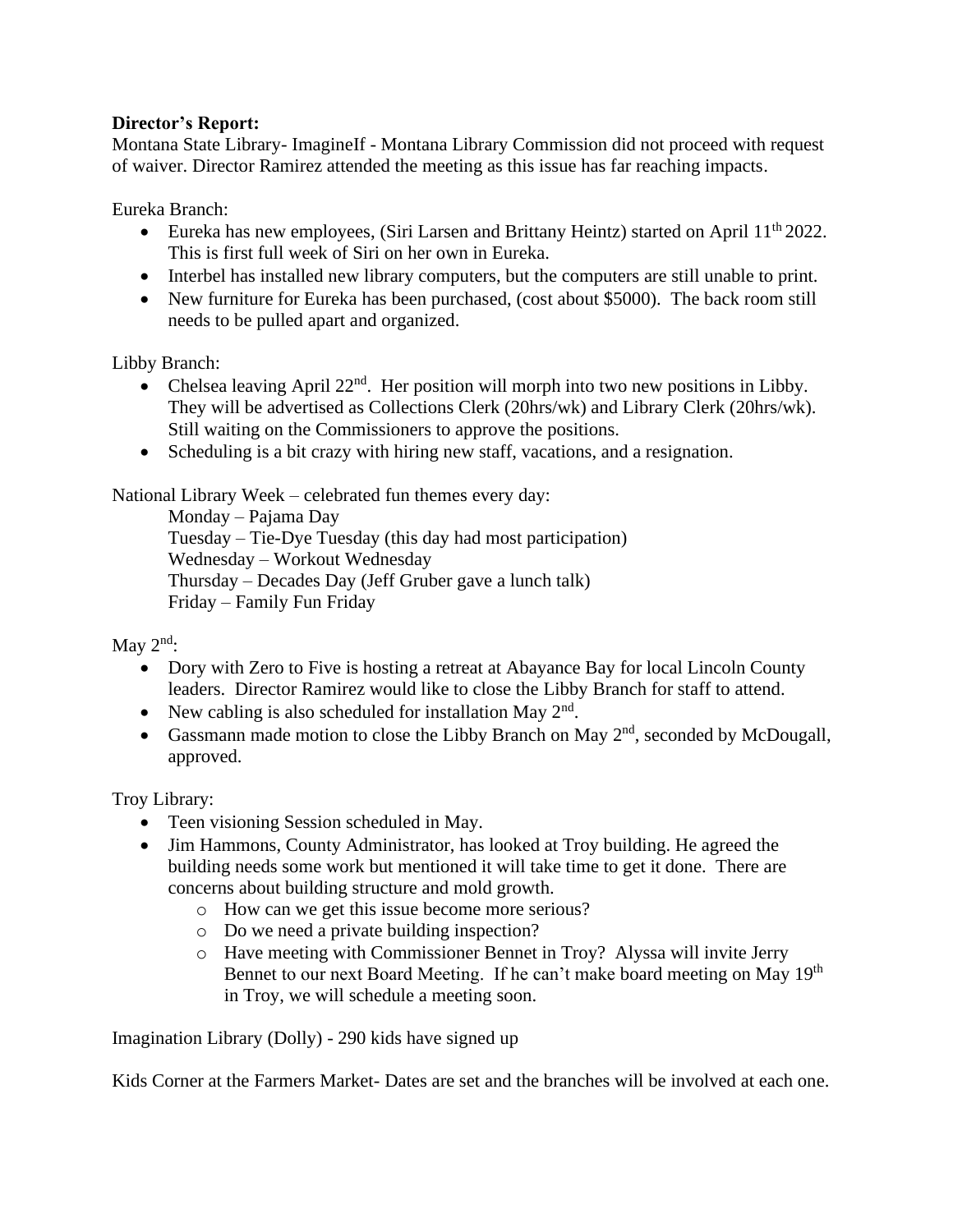### **Policy Review:** None

#### **Old Business**

#### Strategic Goals:

- i. Security System Update Alyssa will set up meeting with Grizzly Security
- ii. Troy Branch Exterior Alyssa met with Jim, now we will pursue meeting with Commissioner Jerry Bennet.

Lincoln County Library Foundation- Three new members will revitalize and build toward a full board (maybe 9 people?)

#### FY23 Budget Prep –

Incorrect numbers for wages, employer contributions and insurance (\$12000 off) so need new worksheet to really see the numbers. Alyssa will work with Dallas to figure out numbers as discussed today. Next steps for budget: turn in budget worksheet, the County will work with our numbers. There is then an opportunity to visit with Commissioners about budget, though we will probably have another board meeting before we are able to speak with Commissioners.

#### **New Business:**

Interbel – is moving so they can consolidate their operations... the building is a possible option to have a new library building. Not sure if buy or lease...? Siri, Brittany, and Barb will pursue information.

**Meeting Adjourned:** McDougall moved to adjourn the meeting at 11:35am, seconded by Gassmann, approved.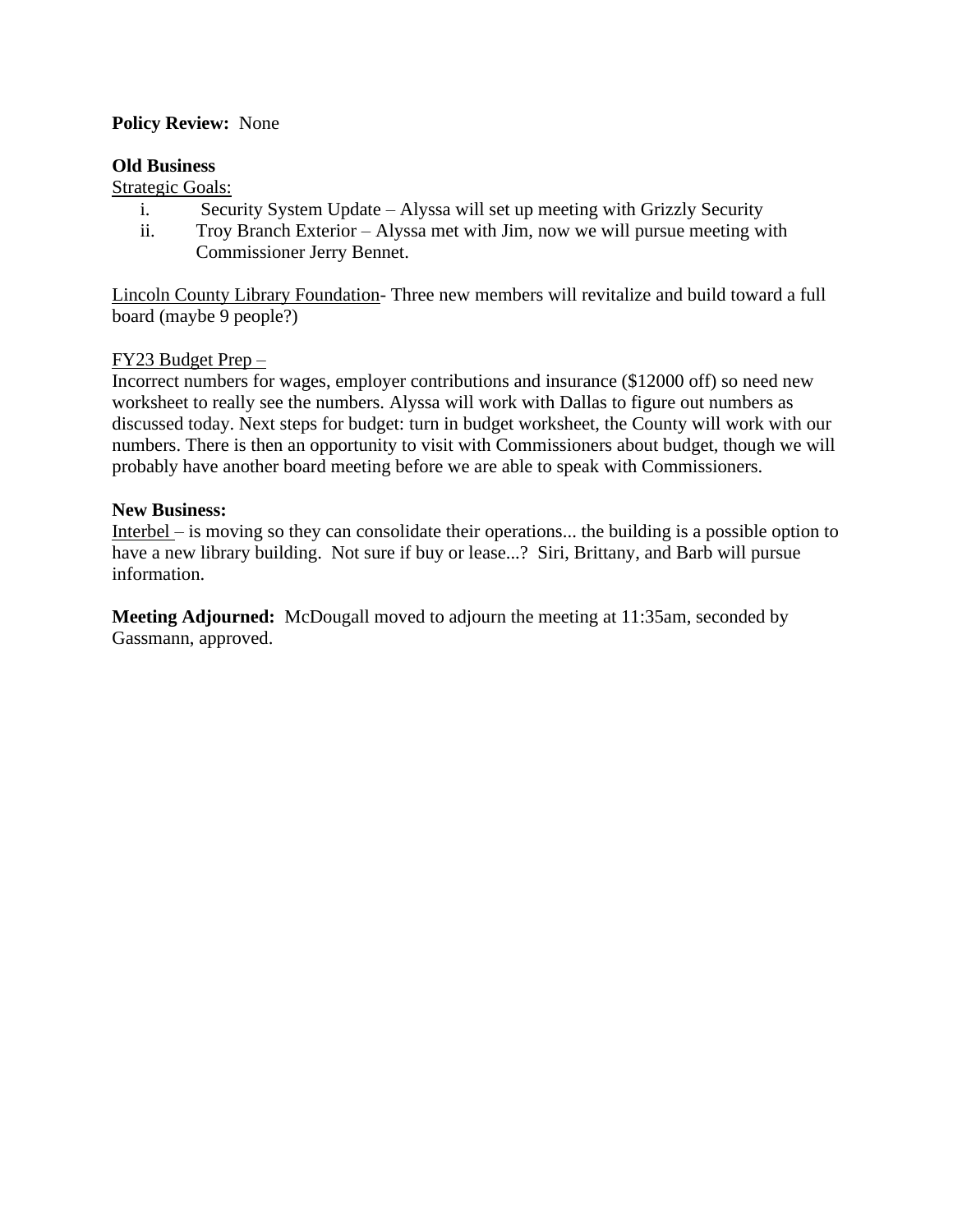# FY2021-2022 Expenditure Budget Report

|                                       | <b>Budgeted</b> |             | Spent         |            |               | Remaining  | 83%  |
|---------------------------------------|-----------------|-------------|---------------|------------|---------------|------------|------|
| 110 Salaries and Wages                | S               | 245,400.00  | $\mathsf{\$}$ | 185,577.62 | \$            | 59,822.38  | 76%  |
| 140 Employer Contributions            | \$              | 46,300.00   | $\mathcal{S}$ | 33,043.06  | \$            | 13,256.94  | 71%  |
| 148 EBMS Insurance                    | \$              | 28,600.00   | \$            | 15,757.00  | \$            | 12,843.00  | 55%  |
| 210 Office Supplies and Materials     | S               | 1,000.00    | $\mathsf{\$}$ | 1,247.81   | \$            | (247.81)   | 125% |
| 215 Technology Supplies and Materials | S               | 8,000.00    | \$            | 7,177.44   | \$            | 822.56     | 90%  |
| 220 Operating Supplies                | $\mathbf{s}$    | 3,500.00    | $\mathsf{\$}$ | 5,855.36   | \$            | (2,355.36) | 167% |
| 225 Recreation Supplies               | \$              | 1,500.00    | $\mathbb{S}$  | 1,790.37   | \$            | (290.37)   | 119% |
| 228 Educational Supplies              | \$              | 18,000.00   | $\mathcal{S}$ | 16,699.04  | \$            | 1,300.96   | 93%  |
| 310 Communication and Transportation  | $\mathbf{s}$    | 1,500.00    | $\mathsf{\$}$ | 1,977.95   | $\mathsf{\$}$ | (477.95)   | 132% |
| 330 Publicity, Subscriptions          | \$              | 16,000.00   | $\mathbb{S}$  | 14,752.23  | $\mathbb{S}$  | 1,247.77   | 92%  |
| 340 Utility Services                  | \$              | 18,000.00   | $\mathsf{\$}$ | 14,959.98  | \$            | 3,040.02   | 83%  |
| 360 Repairs & Maintenance Services    | \$              | 15,000.00   | $\mathsf{\$}$ | 20,934.43  | \$            | (5,934.43) | 140% |
| 370 Travel                            | $\mathbf{s}$    | 2,000.00    | $\mathsf{\$}$ | 3,028.12   | \$            | (1,028.12) | 151% |
| 380 Training Services                 | $\mathbf S$     | 500.00      | $\mathsf{\$}$ | 487.00     | $\mathbb{S}$  | 13.00      | 97%  |
| 512 Insurance                         | $\mathbf S$     | 5,348.00 \$ |               | 5,348.00   | $\mathbb S$   |            | 100% |
| 940 Machinery & Equipment             | \$              |             |               |            | \$            |            |      |
| Totals                                | \$              | 410,648.00  | $\mathbb{S}$  | 328,635.41 | $\mathbb{S}$  | 82,012.59  | 80%  |
| State Aid                             | \$              | 11,473.26   | \$            |            | \$            | 11,473.26  |      |
| Totals                                | \$              | 422,121.26  | \$            | 328,635.41 | \$            | 93,485.85  | 78%  |
| Montana Healthcare Foundation         | \$              | 10,191.80   | \$            |            | \$            | 10,191.80  |      |
| Totals                                | \$              | 432,313.06  | \$            | 328,635.41 | \$            | 103,677.65 | 76%  |
|                                       |                 |             |               |            |               |            |      |

 $*$ as of 4/20/2022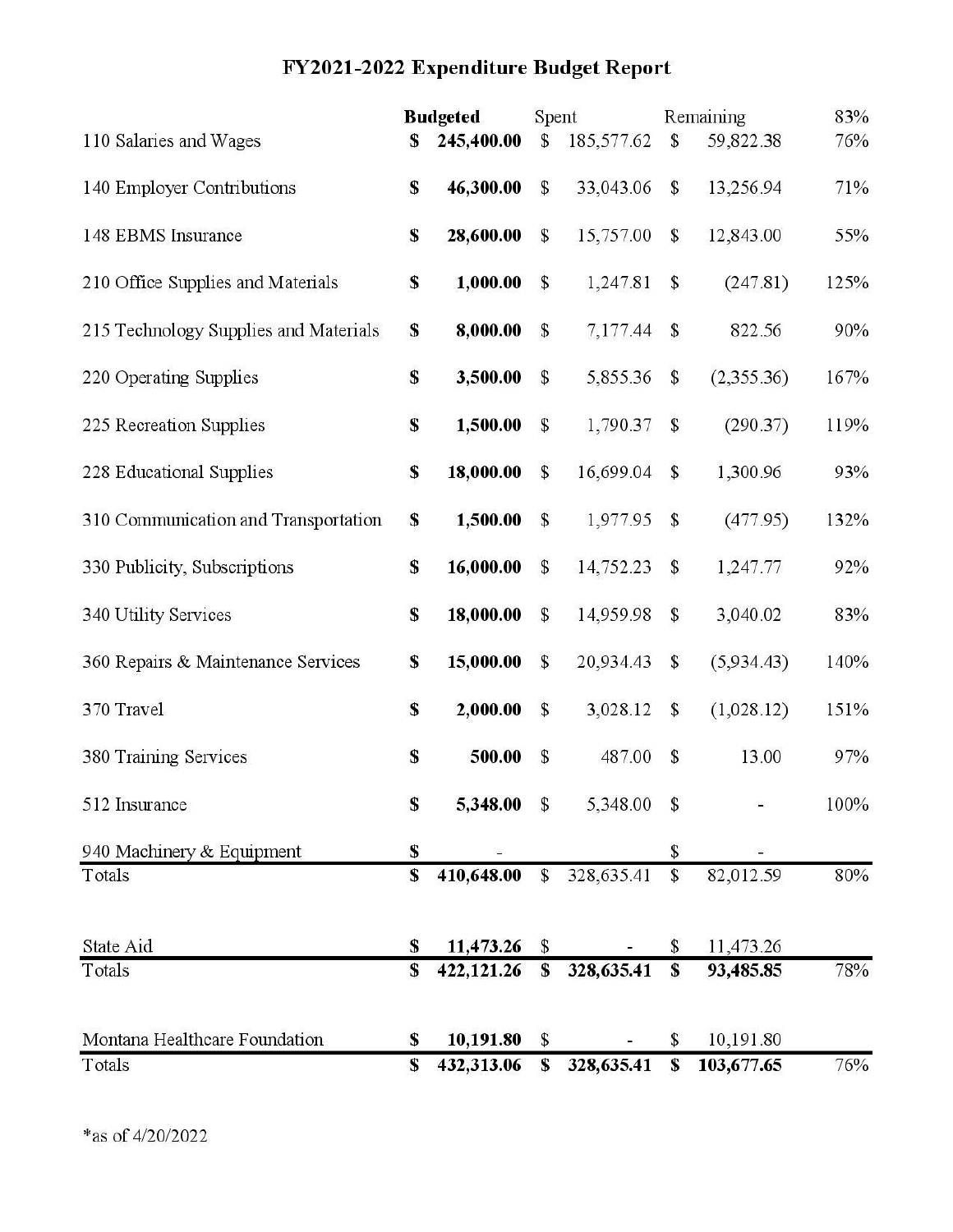# FY2021-2022 Expenditure Budget Report

|                                       | <b>Budgeted</b> |                  | Spent                   |            |                         | Remaining    | 83%  |
|---------------------------------------|-----------------|------------------|-------------------------|------------|-------------------------|--------------|------|
| 110 Salaries and Wages                | S               | 245,400.00       | $\mathsf{\$}$           | 264,479.86 | $\mathbb{S}$            | (19,079.86)  | 108% |
| 140 Employer Contributions            | \$              | 46,300.00        | $\mathsf{\$}$           | 46,093.24  | \$                      | 206.76       | 100% |
| 148 EBMS Insurance                    | \$              | 28,600.00        | $\mathbb{S}$            | 22,510.00  | \$                      | 6,090.00     | 79%  |
| 210 Office Supplies and Materials     | S               | 1,000.00         | \$                      | 1,247.81   | \$                      | (247.81)     | 125% |
| 215 Technology Supplies and Materials | S               | 8,000.00         | \$                      | 7,865.81   | \$                      | 134.19       | 98%  |
| 220 Operating Supplies                | \$              | 3,500.00         | $\mathsf{\$}$           | 6,031.36   | \$                      | (2, 531.36)  | 172% |
| 225 Recreation Supplies               | \$              | 1,500.00         | \$                      | 1,810.37   | \$                      | (310.37)     | 121% |
| 228 Educational Supplies              | $\mathbf S$     | 18,000.00        | $\mathcal{S}$           | 19,499.04  | \$                      | (1,499.04)   | 108% |
| 310 Communication and Transportation  | \$              | 1,500.00         | $\mathcal{S}$           | 2,059.92   | $\mathsf{S}$            | (559.92)     | 137% |
| 330 Publicity, Subscriptions          | \$              | 16,000.00        | $\mathbb{S}$            | 14,752.23  | \$                      | 1,247.77     | 92%  |
| 340 Utility Services                  | $\mathbf{s}$    | 18,000.00        | $\mathsf{\$}$           | 18,515.28  | \$                      | (515.28)     | 103% |
| 360 Repairs & Maintenance Services    | \$              | 15,000.00        | $\mathsf{\$}$           | 23,108.45  | \$                      | (8,108.45)   | 154% |
| 370 Travel                            | $\mathbf{s}$    | 2,000.00         | $\mathsf{\$}$           | 3,628.12   | \$                      | (1,628.12)   | 181% |
| 380 Training Services                 | \$              | 500.00           | $\mathcal{S}$           | 487.00     | \$                      | 13.00        | 97%  |
| 512 Insurance                         | \$              | 5,348.00         | \$                      | 5,348.00   | \$                      |              | 100% |
| Totals                                | S               | 410,648.00       | $\mathbb{S}$            | 437,436.49 | $\mathbb{S}$            | (26, 788.49) | 107% |
| State Aid                             | S               | 11,473.26        | $\mathcal{S}$           |            | \$                      | 11,473.26    |      |
| Totals                                | \$              | $422, 121.26$ \$ |                         | 437,436.49 | $\overline{\mathbf{s}}$ | (15,315.23)  | 104% |
| Montana Healthcare Foundation         | S               | 22,335.16        | \$                      |            | \$                      | 22,335.16    |      |
| Totals                                | S               | 444,456.42       | $\overline{\mathbf{s}}$ | 437,436.49 | $\overline{\mathbf{s}}$ | 7,019.93     | 98%  |
| IMLS: Technology Specialist           | S               | 15,655.00        | $\mathbb{S}$            |            | \$                      | 15,655.00    |      |
| Totals                                | \$              | 460,111.42       | \$                      | 437,436.49 | \$                      | 22,674.93    | 95%  |

\*Projected as of 4/20/2022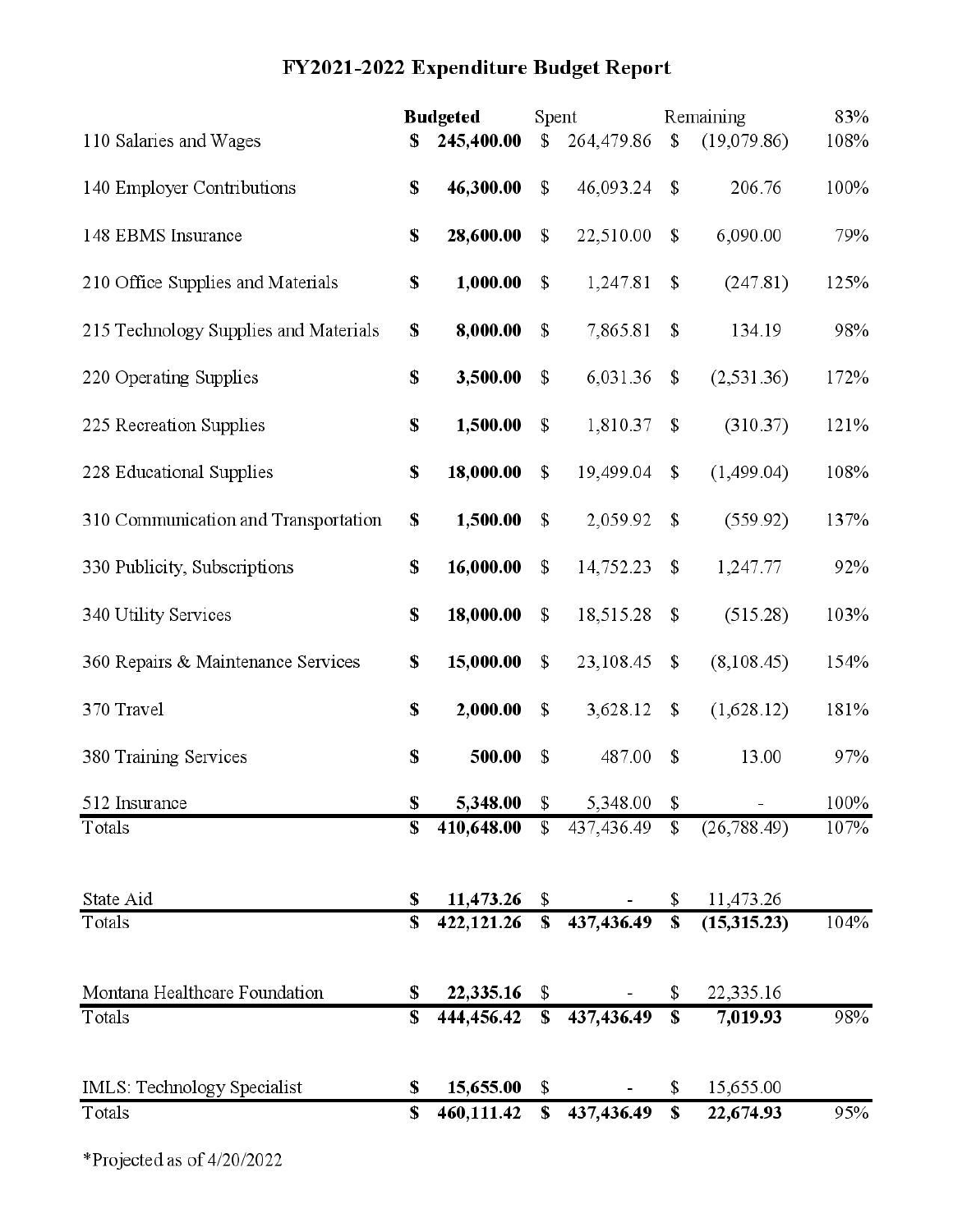# FY2022-2023 Budget Planning Worksheet

|                                       | <b>FY20</b>               |              |    | <b>FY21</b>  | FY22*       |            | FY23 |            |
|---------------------------------------|---------------------------|--------------|----|--------------|-------------|------------|------|------------|
| 110 Salaries and Wages                |                           | \$241,945.24 |    | \$232,551.05 | \$          | 245,400.00 | \$   | 240,874.00 |
| <b>140 Employer Contributions</b>     | \$                        | 42,028.96    | S  | 39,745.29    | \$          | 46,300.00  | \$   | 38,739.00  |
| <b>148 EBMS Insurance</b>             | \$                        | 31,252.41    | \$ | 20,109.33    | \$          | 28,600.00  | \$   | 29,146.00  |
| 210 Office Supplies and Materials     | \$                        | 778.88       | \$ | 1,462.66     | \$          | 1,000.00   | \$   | 1,000.00   |
| 215 Technology Supplies and Materials | \$                        | 6,877.16     | \$ | 9,899.45     | \$          | 8,000.00   | \$   | 9,000.00   |
| 1&1 Ionos (Basic Fee)                 | $\boldsymbol{\mathsf{S}}$ | 44.37        | \$ | 146.28       | \$          | 172.80     | \$   | 172.80     |
| 1&1 Ionos (Extended Support)          | \$                        | 104.52       | \$ | 107.56       | \$          | 104.52     | \$   | 104.52     |
| 1&1 Ionos (Site Scan & Repair)        |                           |              | \$ | 10.00        | \$          | 60.00      | \$   | 60.00      |
| Amazon (Supplies)                     |                           |              | \$ | 519.93       | \$          | 174.26     |      |            |
| Cybrarian                             |                           |              | \$ | 653.90       | \$          | 649.95     | \$   | 649.95     |
| FCM Leasing \$                        |                           | 1,752.00     | \$ | 1,752.00     | \$          | 1,752.00   | \$   | 1,752.00   |
| Frontier (Libby)                      | \$                        | 1,097.07     | \$ | 1,100.76     | \$          | -          | \$   |            |
| Frontier (Troy)                       | $\mathbf{\$}$             | 788.33       | \$ | 716.04       | \$          | $\omega$   | \$   |            |
| Interbel \$                           |                           | 1,201.20     | \$ | 1,201.20     | \$          | 1,201.20   | \$   | 1,201.20   |
| J2 (Copier Supplies)                  |                           |              |    |              | \$          | 93.00      | \$   | 300.00     |
| MontanaSky (Libby)                    |                           |              |    |              | \$          | 1,679.40   | \$   | 1,679.40   |
| MontanaSky (Troy)                     |                           |              |    |              | \$          | 1,199.40   | \$   | 1,199.40   |
| <b>220 Operating Supplies</b>         | \$                        | 7,051.12     | \$ | 9,703.84     | \$          | 3,500.00   | \$   | 4,000.00   |
| <b>B&amp;T</b> Wrapping               | \$                        | 824.12       | \$ | 957.90       | \$          | 1,200.00   | \$   | 1,200.00   |
| <b>Book Wrap</b>                      |                           |              | \$ | 1,499.39     |             |            |      |            |
| DVD Cases \$                          |                           | 151.78       | \$ | 184.37       | \$          | 200.00     | \$   | 200.00     |
| Showcases                             | $\mathcal{S}$             | 1,391.50     | \$ | 1,207.00     | \$          | 1,200.00   | \$   | 1,200.00   |
| <b>Branch Upgrades</b>                |                           |              | \$ | 4,537.61     | \$          | 4,500.00   |      |            |
| <b>225 Recreation Supplies</b>        | \$                        | 1,398.26     | \$ | 1,029.05     | $\mathbb S$ | 1,500.00   | \$   | 2,000.00   |
| <b>Summer Reading Program</b>         | $\mathsf{\$}$             | 932.12       | \$ | 256.13       | \$          | è,         |      |            |
| <b>228 Education Supplies</b>         | \$                        | 13,943.80    | \$ | 18,387.84    | \$          | 18,000.00  | \$   | 21,600.00  |
| 310 Communication and Transportation  | \$                        | 1,937.61     | \$ | 2,141.57     | \$          | 1,500.00   | \$   | 2,000.00   |
| B&T Shipping \$                       |                           | 156.76       | \$ | 186.32       | \$          | 200.00     | \$   | 200.00     |
| Endicia                               |                           |              | \$ | 689.90       | \$          | 1,000.00   | \$   | 1,000.00   |
| Eureka Postage \$                     |                           | 262.44       | \$ | 55.00        | \$          |            |      |            |
| Libby Postage \$                      |                           | 400.51       | \$ | 175.33       | \$          | ÷          |      |            |
| Troy Postage \$                       |                           | 276.73       | \$ | 64.98        | \$          |            |      |            |
| USPS (stamps)                         |                           |              |    |              | \$          | 300.00     | \$   | 300.00     |
| 330 Publicity, Subscription and Dues  | \$                        | 20,531.23    | \$ | 20,262.87    | \$          | 16,000.00  | \$   | 19,000.00  |
| <b>ALA/PLA</b>                        |                           |              | \$ | 409.00       | \$          | 411.00     | \$   | 411.00     |
| Amazon Prime \$                       |                           | 119.00       | \$ | 119.00       | \$          | 119.00     | \$   | 139.00     |
| Beanstack                             |                           |              | \$ |              | \$          | 895.00     | \$   | 895.00     |
| Boiler Certification \$               |                           | 31.00        | \$ | 31.00        |             |            |      |            |
| Canva                                 |                           |              | \$ | 246.00       | \$          | 116.00     | \$   | 200.00     |
| Chamber of Commerce (Libby) \$        |                           | 75.00        | \$ | 75.00        | \$          | 75.00      | \$   | 75.00      |
| Chamber of Commerce (Troy)            |                           |              | \$ | 50.00        | \$          | 50.00      | \$   | 50.00      |
| EBSCO \$                              |                           | 1,786.00     | \$ | 1,911.00     | \$          | 2,007.00   | \$   | 2,007.00   |